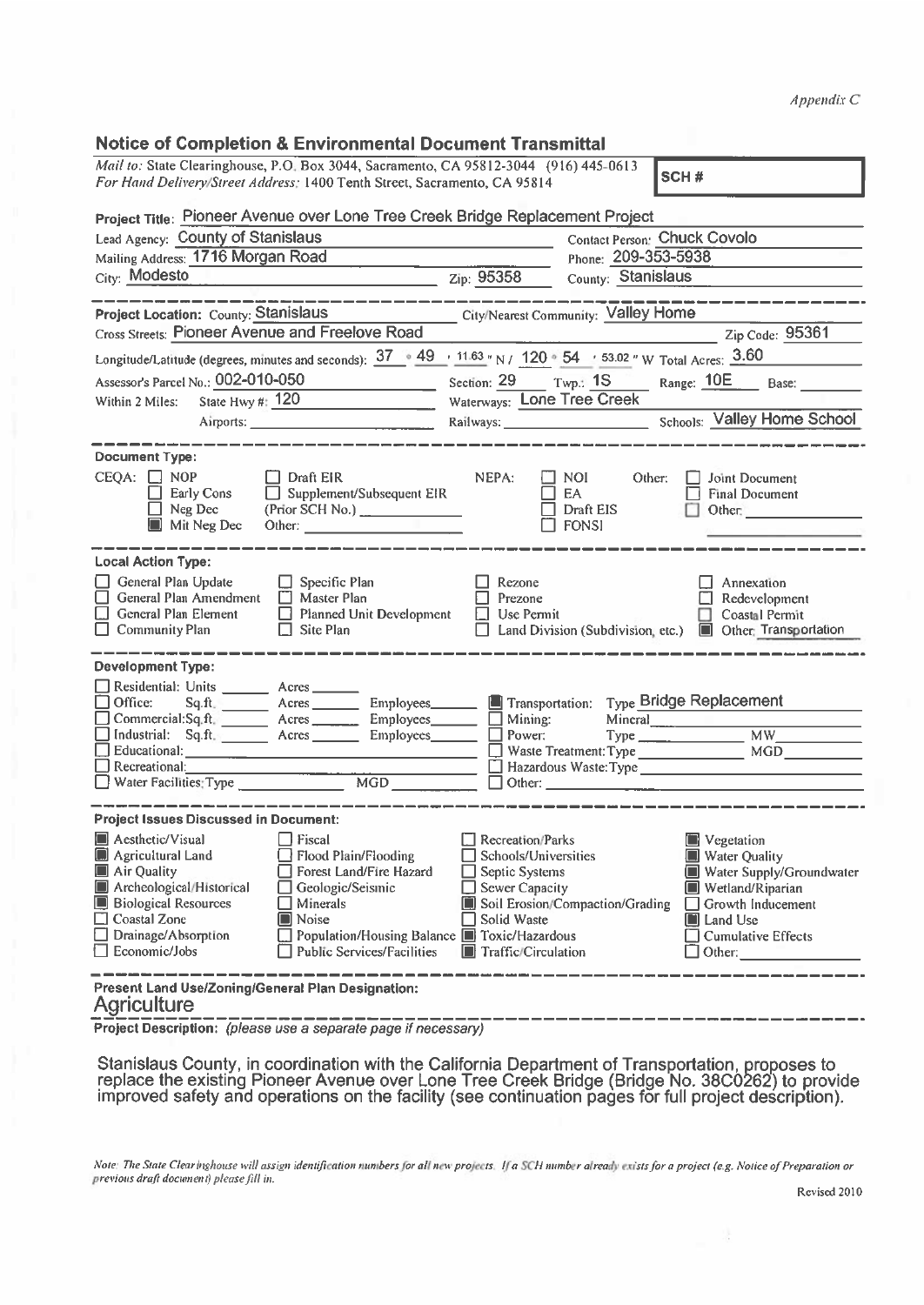## Reviewing Agencies Checklist

|                                                                                                                                      | <b>Reviewing Agencies Checklist</b><br>Lead Agencies may recommend State Clearinghouse distribution by marking agencies below with and "X".<br>If you have already sent your document to the agency please denote that with an "S".                                                                                                                                                                                                                                                                                                                                                                                                                                                                                                                                                    |              |                                                                                                                                                                                                                                                                                                                                                                                                                                                                                                                                                                                                                                                                                                                                                                                                            |  |
|--------------------------------------------------------------------------------------------------------------------------------------|----------------------------------------------------------------------------------------------------------------------------------------------------------------------------------------------------------------------------------------------------------------------------------------------------------------------------------------------------------------------------------------------------------------------------------------------------------------------------------------------------------------------------------------------------------------------------------------------------------------------------------------------------------------------------------------------------------------------------------------------------------------------------------------|--------------|------------------------------------------------------------------------------------------------------------------------------------------------------------------------------------------------------------------------------------------------------------------------------------------------------------------------------------------------------------------------------------------------------------------------------------------------------------------------------------------------------------------------------------------------------------------------------------------------------------------------------------------------------------------------------------------------------------------------------------------------------------------------------------------------------------|--|
| S.<br>S<br>S                                                                                                                         | Air Resources Board<br>Boating & Waterways, Department of<br>California Emergency Management Agency<br>California Highway Patrol<br>Caltrans District # 10<br><b>Caltrans Division of Aeronautics</b><br><b>Caltrans Planning</b><br>Central Valley Flood Protection Board<br>Coachella Valley Mtns. Conservancy<br><b>Coastal Commission</b><br>Colorado River Board<br>Conservation, Department of<br>Corrections, Department of<br>Delta Protection Commission<br>Education, Department of<br><b>Energy Commission</b><br>Fish & Game Region # 4<br>Food & Agriculture, Department of<br>Forestry and Fire Protection, Department of<br>General Services, Department of<br>Health Services, Department of<br>Housing & Community Development<br>Native American Heritage Commission | S.<br>S<br>S | Office of Historic Preservation<br>Office of Public School Construction<br>Parks & Recreation, Department of<br>Pesticide Regulation, Department of<br><b>Public Utilities Commission</b><br>Regional WQCB # 5<br><b>Resources Agency</b><br>Resources Recycling and Recovery, Department of<br>S.F. Bay Conservation & Development Comm.<br>San Gabriel & Lower L.A. Rivers & Mtns. Conservancy<br>San Joaquin River Conservancy<br>Santa Monica Mtns. Conservancy<br><b>State Lands Commission</b><br><b>SWRCB: Clean Water Grants</b><br><b>SWRCB: Water Quality</b><br>SWRCB: Water Rights<br>Tahoe Regional Planning Agency<br>Toxic Substances Control, Department of<br>Water Resources, Department of<br>Other: Stanislaus County Office of Emergency Services<br>Other: Stanislaus County Sheriff |  |
| Local Public Review Period (to be filled in by lead agency)<br>Starting Date Tuesday, May 17, 2022 Ending Date Friday, June 17, 2022 |                                                                                                                                                                                                                                                                                                                                                                                                                                                                                                                                                                                                                                                                                                                                                                                        |              |                                                                                                                                                                                                                                                                                                                                                                                                                                                                                                                                                                                                                                                                                                                                                                                                            |  |
| Lead Agency (Complete if applicable):                                                                                                |                                                                                                                                                                                                                                                                                                                                                                                                                                                                                                                                                                                                                                                                                                                                                                                        |              |                                                                                                                                                                                                                                                                                                                                                                                                                                                                                                                                                                                                                                                                                                                                                                                                            |  |

| <b>Consulting Firm: Dokken Engineering</b> | Applicant: Chuck Covolo                |
|--------------------------------------------|----------------------------------------|
| Address: 110 Blue Ravine Road, Suite 200   | Address: 1716 Morgan Road              |
| City/State/Zip: Folsom, CA 95630           | City/State/Zip: Modesto, CA 95358-5805 |
| Contact: Sarah Holm                        | Phone: 209-353-5938                    |
| Phone: 916-858-0642                        |                                        |
|                                            |                                        |
|                                            |                                        |

Signature of Lead Agency Representative: *Heure Glean Community Date:* 5/16/22 Authority cited: Section 21083, Public Resources Code. Reference: Section 21161, Public Resources Code.